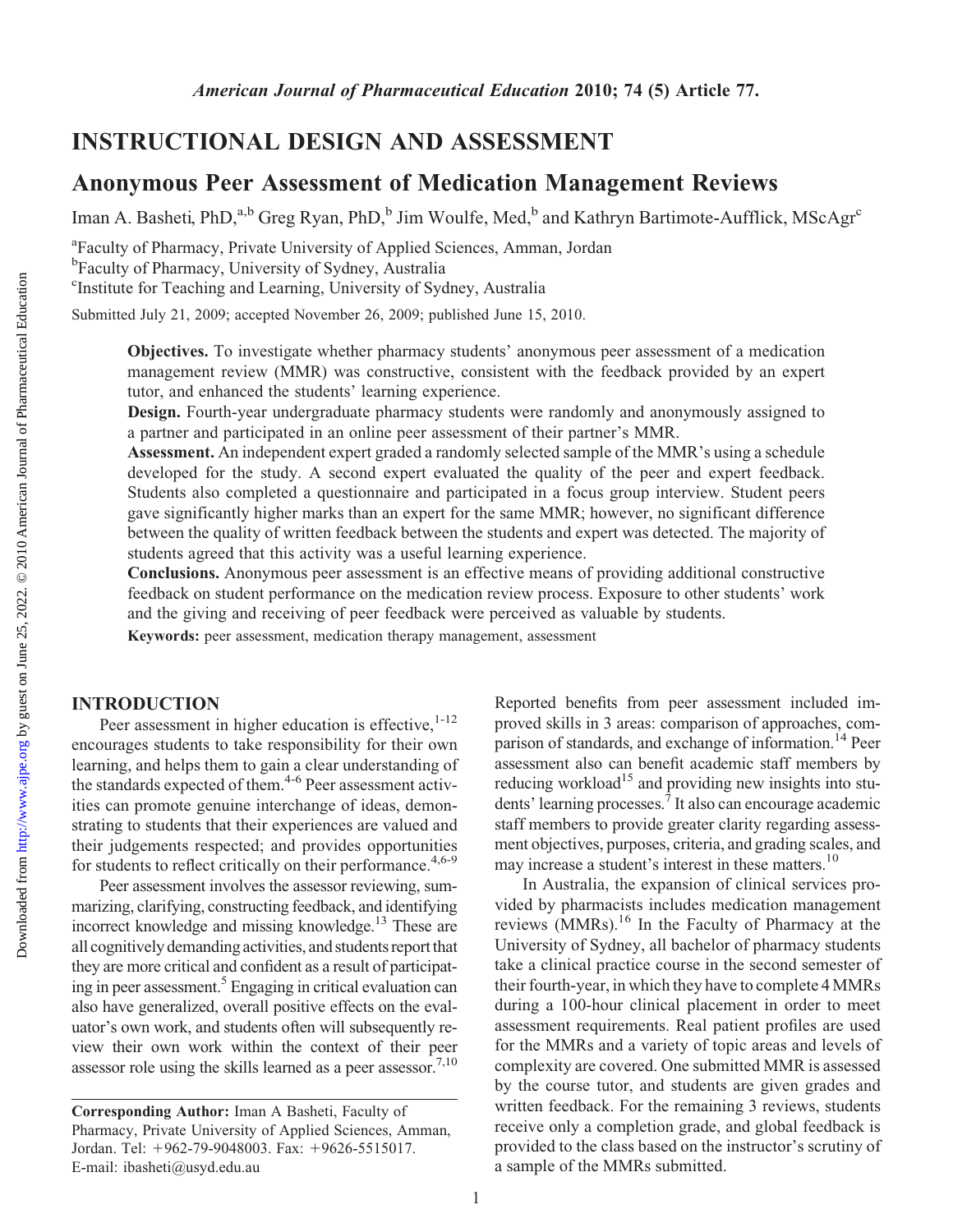To complete an MMR, students interpret the patient's history; identify, interpret, and evaluate a range of articles from the literature relevant to the patient's case; identify and prioritize therapeutic and other issues relevant to the short- and long-term management of the patient for consideration by a prescriber and/or other health care professional; make appropriate recommendations in the context of the patient's history; and finally, write an appropriately worded report for a prescriber or other health care professional. The task is consistent with the MMR program that is currently conducted in Australia by accredited pharmacists, with the goal of maximizing patient benefit from their medication regimen, and preventing medication-related problems through a team approach involving the patient's general practitioner and pharmacist.<sup>16</sup> Pharmacists are accredited to conduct MMRs across all disease states.

In their subject evaluations, students have consistently expressed dissatisfaction with the level of personal feedback they received for their MMRs. While academic staff members have endeavoured to provide as much quality feedback as possible, the large class size (approximately 180 students) has made this a challenging task for a relatively small teaching team. On the basis of its demonstrated effectiveness, not only in providing feedback but also helping students to develop important related skills, the instructors/academic staff members decided to incorporate an element of peer feedback into the assessment regime for this subject.

There are some caveats to peer assessment in pharmacy education, such as ensuring that students receive adequate training and understand the relevance of the peer assessment activity to their main assessment objectives.<sup>17-22</sup> In the studies cited, peer assessment occurred in a variety of settings encompassing a range of topic areas and study designs, including triangulation of peer assessment scores with self-assessment and/or expert assessment. Results showed an inflated self-assessment when compared with the assessment of others. In the studies cited, peer assessment occurred in a variety of settings encompassing a range of topic areas and study designs, including triangulation of peer assessment scores with self-assessment and/or expert assessment. Results showed an inflated self-assessment when compared with the assessment of others

No previous study has investigated the use of peer assessment in teaching students the pharmacist's role in medication review. Our objective was to investigate the effectiveness of using student peer assessment of MMRs, and determine (1) whether the feedback provided by students on a peer's MMR was constructive; (2) whether it was consistent with the feedback provided by an expert;

and (3) the extent to which the use of peer feedback enhanced the students' learning experience.

## DESIGN

Ethical approval for the study was obtained from the Human Research Ethics Committee of the University of Sydney. Figure 1 provides a summary of the study procedures and the data sources. Instead of submitting 4 MMRs as previously required, students were asked to submit 2 for instructor assessment, and 1 for peer feedback. We estimated that the time and effort required to assess and provide feedback on a peer's work was comparable replacement for the fourth MMR.<sup>5</sup> Students were provided with complete instructions on completing the MMRs and the peer assessment. An MMR submission form and flowchart of the MMR process was made available to students online as part of their course material (links to PDF versions of the documents are available from the author). The MMR submission form provided the students with precise and clear guidelines on what to include in their submitted MMR case, while the process flowchart provided them with the methodology to follow in preparing their findings and recommendation for their MMR case. Criteria for evaluation were articulated in the 2007 Clinical Practice subject outline (available from the author upon request). Logistical issues, such as the required tutorial rooms to conduct the tutorials and computers for the Internet-based part of the study, were all addressed prior to study commencement.

The fourth-year pharmacy students enrolled in the course undertook the revised assessment regime, which required completion of 2 stages by the students: (1) writing and submitting their own MMR and (2) providing written feedback and a grade (0 to 16 points) for a fellow student's MMR. A peer assessment schedule developed by experts and staff members was used to provide written comments (Appendix 1). Adequate guidance was provided in the schedule to ensure students understood the grading criteria.<sup>23</sup> To avoid the scoring leniency and limited range of grades (usually at the high end of the rating scale) often seen in peer assessment, the specificity of the scoring criteria on the schedule was increased.<sup>24</sup> Students received verbal in-class instructions from the course instructor on how to provide constructive peer feedback, which reiterated the set of written guidelines provided online/in the course materials.

The peer feedback activity was conducted online through a threaded discussion activity in WebCT (WebCT Campus Edition 6.1, Blackboard Inc, Washington DC). One hundred eighty-two students were randomly assigned to 1 of 91 groups of 2 students. Each pair's MMR documents were attached to their discussion group in WebCT,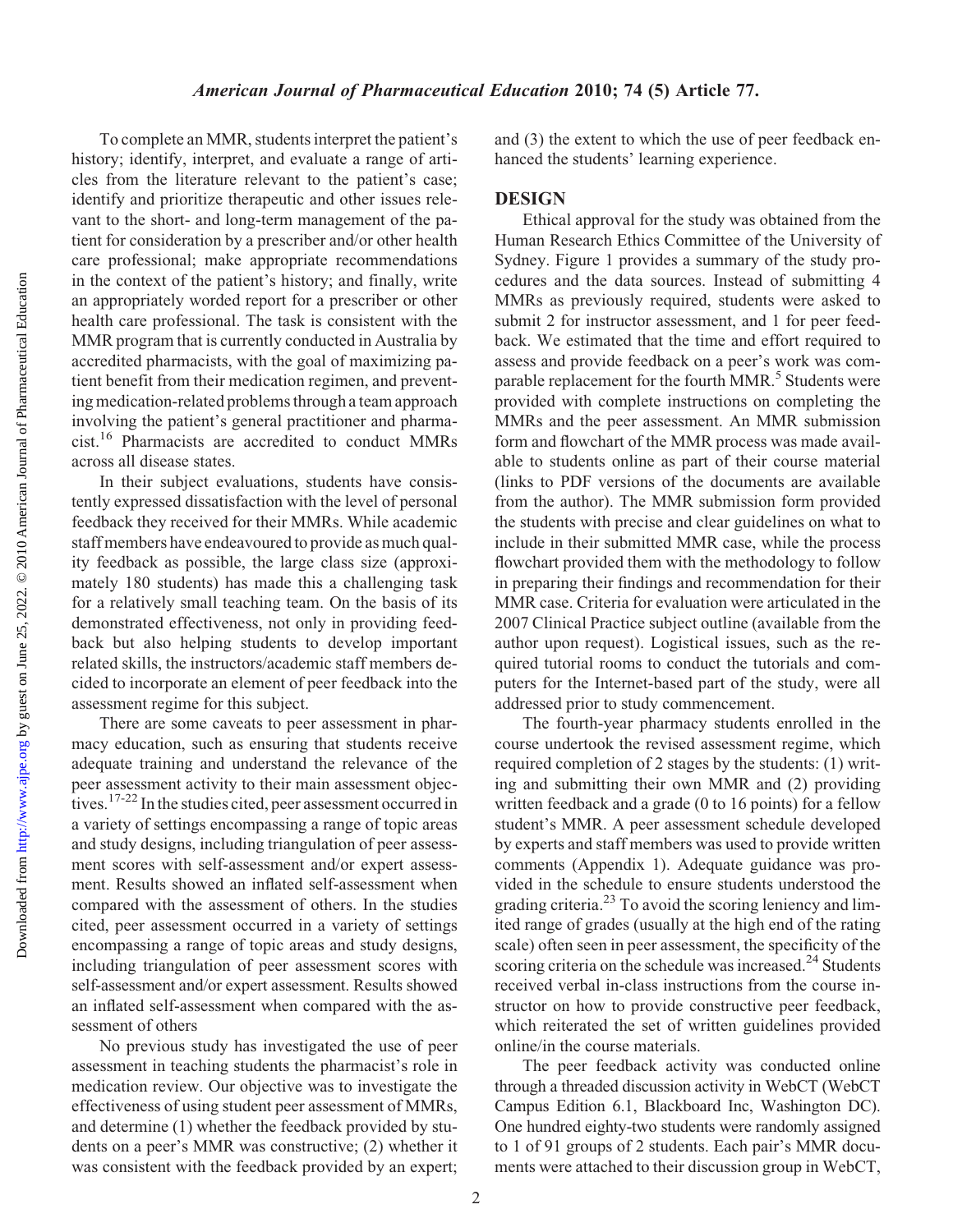

Figure 1. Process used to conduct a peer assessment activity.

allowing them to download their peer's MMR and subsequently upload their peer assessment. The activity was configured so that participants were anonymous to each other,25 and could read only their partner's MMR and assessment. (Instructions for setting up this activity are available from the author.)

All students were invited to participate in the study. Participation involved students giving permission for their assessment submissions to be used as data in the study.

## ASSESSMENT

## Expert Evaluation

The MMRs of 25 student pairs (ie, 50 reviews) randomly sampled from the 91 pairs were assessed by an independent evaluator, expert 1 (a qualified pharmacist who was accredited in the preparation of MMRs in Australia<sup>16</sup> and who was an experienced pharmacy teacher not involved in the teaching of this subject). The same evaluation schedule provided to the students (Appendix 1) was used. Expert 1 gave each MMR a score from 0 to 16 and provided written comments on each report. In the next stage, a second independent evaluator, expert 2 (also an accredited pharmacist and not involved in teaching this subject) evaluated the quality of the students' and Expert 1's written comments for the same randomized sample of the submitted MMRs (50 out of 182). The evaluator (Expert 2) used a feedback schedule developed for the purposes of the study based on Boud's<sup>1</sup> framework for the giving and receiving of constructive feedback to assess the quality of the comments. The highest score possible for comment quality was 24.

#### Data Analysis

The relationship between the student peer and Expert 1 grades was investigated using one-way analysis of variance (ANOVA) with pair  $(1, \ldots, 25)$  as a blocking factor, marker (expert, peer) as the treatment factor, and mark (out of 16) as the response variate. With the questionnaire data, the proportion of respondents who agreed and disagreed with each item was evaluated. For all statistical analyses, P values of  $\leq 0.05$  were considered significant. All ANOVA analyses were performed in GenStat, Release 9.1, software (Rothamsted Research, England) ANOVA assumptions for these 2 data sets, including homogeneity of variance and normality of residuals, were met.

A comparison of the quality of written feedback provided by student peers and expert 1 (as evaluated by expert 2) was undertaken via paired sign test in SPSS, version 15.0. This test was chosen as the assumption of homogeneity of variance for a paired  $t$  test and the assumptions regarding the shape of the distributions of the data for the Wilcoxon matched pairs test were not met. For all statistical analyses, P values of  $\leq 0.05$  were considered significant.

## Findings

The grades given by expert 1 and the student peer assessor for each student's MMR ( $N = 182$ , in the age range 21-22 years, and comprising 65% females) were found to be significantly different  $(P < 0.001)$  – the peer assessors' grades (mean  $= 12.33$  out of 16) were higher than the grades given by expert 1 (mean  $= 10.1$  out of 16). The peer grades awarded to the students in each pair who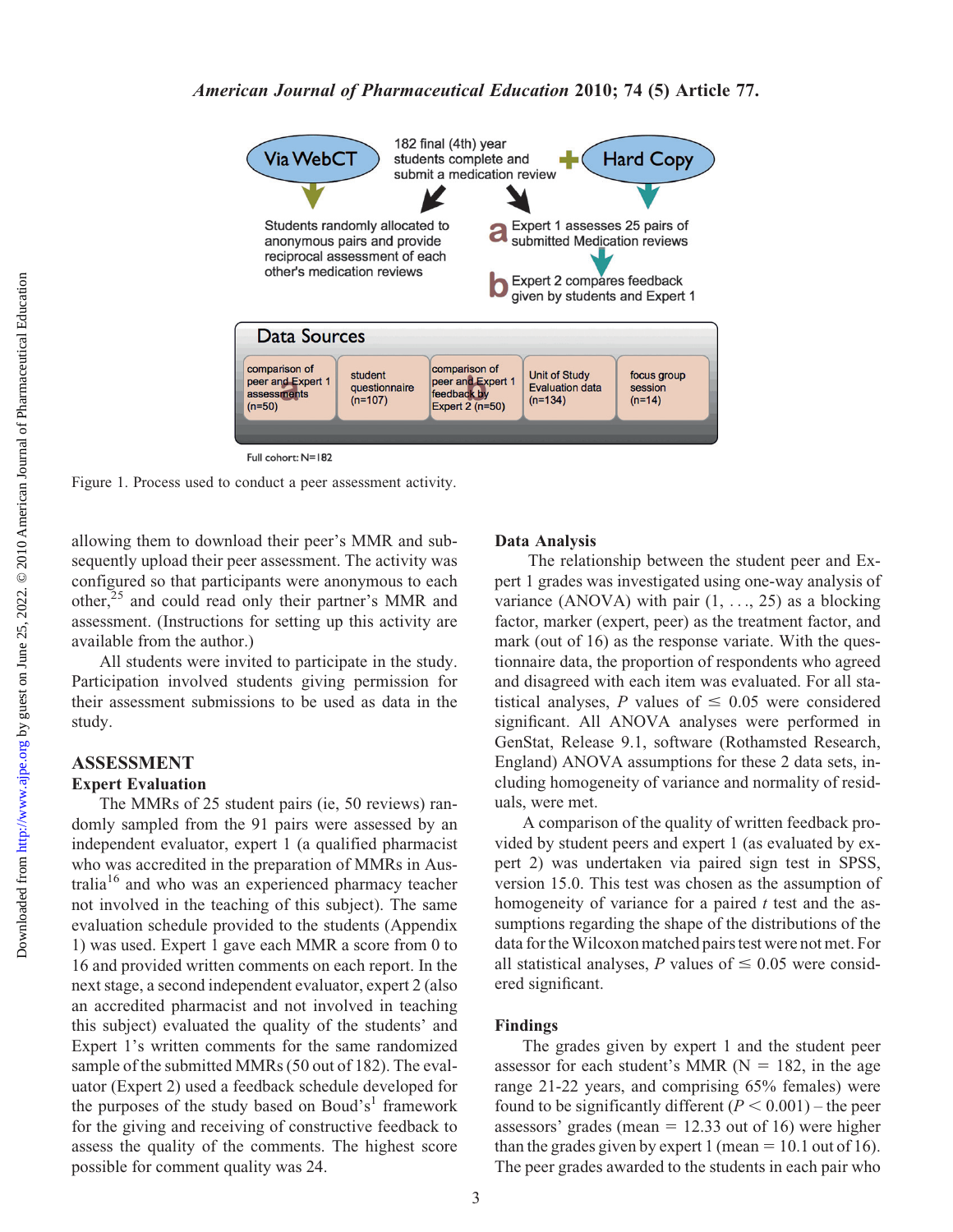submitted their work first were not significantly different from the peer grades awarded to the students in each pair who submitted their work second ( $P = 0.238$ ).

The sign test indicated a marginal but not significant difference ( $P = 0.086$ ) in the quality of written feedback between the students and expert 1, with student feedback being marginally better. However, the variances were markedly different with the students' feedback having a much wider range in quality (mean =  $13.5 \pm 5.4$ ), than the feedback provided by expert 1 (mean =  $12.1 \pm 2.4$ ). Hence, as judged by Expert 2, we conclude there was no consistent difference in the quality of written feedback provided by the students and that provided by expert 1.

#### Student Perceptions

At the end of the semester, all students were invited to complete an anonymous questionnaire (Table 1) related to the peer feedback activity and their learning. The questionnaire consisted of nine 4-point Likert-scale items (strongly agree, agree, disagree, strongly disagree), with the opportunity to provide open-ended written responses for each item. The questionnaire investigated students' perceived ability to complete an MMR task; whether they felt they had the necessary skills to provide accurate feedback to their colleagues; their satisfaction with the feedback received from their colleagues; whether they felt the activity led to improvement in their ability to conduct an MMR, and whether they felt the activity provided a useful learning experience. A briefing session was held with students to familiarize them with the questionnaire and clarify any items before they completed it.

At this time, students also were asked to complete the Unit of Study Evaluation  $(USE)^{26}$  questionnaire, which is part of the University of Sydney's standardized learning and teaching evaluation system. It contains 11

items related to key aspects of learning and teaching, such as clarity of outcomes and standards, teaching effectiveness, assessment and feedback to promote learning, and an ''overall satisfaction'' item. The USE focuses on the overall quality of the learning experience rather than teacher performance. We had administered the USE to students enrolled in the same subject in the previous year  $(N = 146)$ , thus enabling a comparison with the current cohort receiving the new intervention.

For the questionnaire data, the proportion of respondents who agreed and disagreed with each item was evaluated. In their questionnaire responses, the majority of students agreed that the peer assessment task was a useful learning experience (Table 1) and that they had the necessary skills to provide accurate feedback to their partner regarding their MMR. Similarly, 72% of students agreed that the comments from their peer assessment partner helped them to improve the way they conducted their MMR; and participation in this task helped 78% of students to deepen their understanding of the MMR process. Forty-one percent (44/107) of students added comments to their questionnaire responses.

Students' USE responses ( $n = 134$ ) showed that more students than in the previous year (62% versus 45%) thought they were receiving timely feedback with regard to their progress in conducting MMRs.

#### Peer Review Focus Group

At the end of the semester, an open invitation was extended to the students to attend a focus group session to elicit further comment about the peer assessment activity. A series of open-ended questions was prepared by 1 of the authors (J.W.) as a basis for the semi-structured interview format and the session facilitated by that same person. The questions were:

Table 1. Undergraduate Pharmacy Students' Agreement With Statements Regarding Peer Assessment of a Medication Management Review

| <b>Ouestion</b>                                                                                            | Agreement, No. $(\%)^a$ |
|------------------------------------------------------------------------------------------------------------|-------------------------|
| I understood clearly what I needed to do to complete the peer assessment task                              | 90(84.1)                |
| I had the necessary skills and knowledge to provide accurate feedback about my<br>partner's work           | 94 (89.5)               |
| I am satisfied that my partner was able to provide accurate feedback about my work                         | 81 (75.7)               |
| The comments from my peer assessment partner helped me to identify improvements in my<br>medication review | 76(71.7)                |
| I found the anonymity in the process helpful                                                               | 102(95.3)               |
| Participating in a peer evaluation has helped me to deepen my understanding of the<br>medication review    | 82 (78.1)               |
| The process of anonymous peer assessment stimulated me to provide accurate feedback                        | 96 (91.4)               |
| I found this assignment a useful learning experience                                                       | 92 (87.6)               |
| I would endorse the use of anonymous peer assessment in other units of study                               | 80(78.0)                |

<sup>a</sup> Agreement = strongly agree + agree; disagreement = disagree + strongly disagree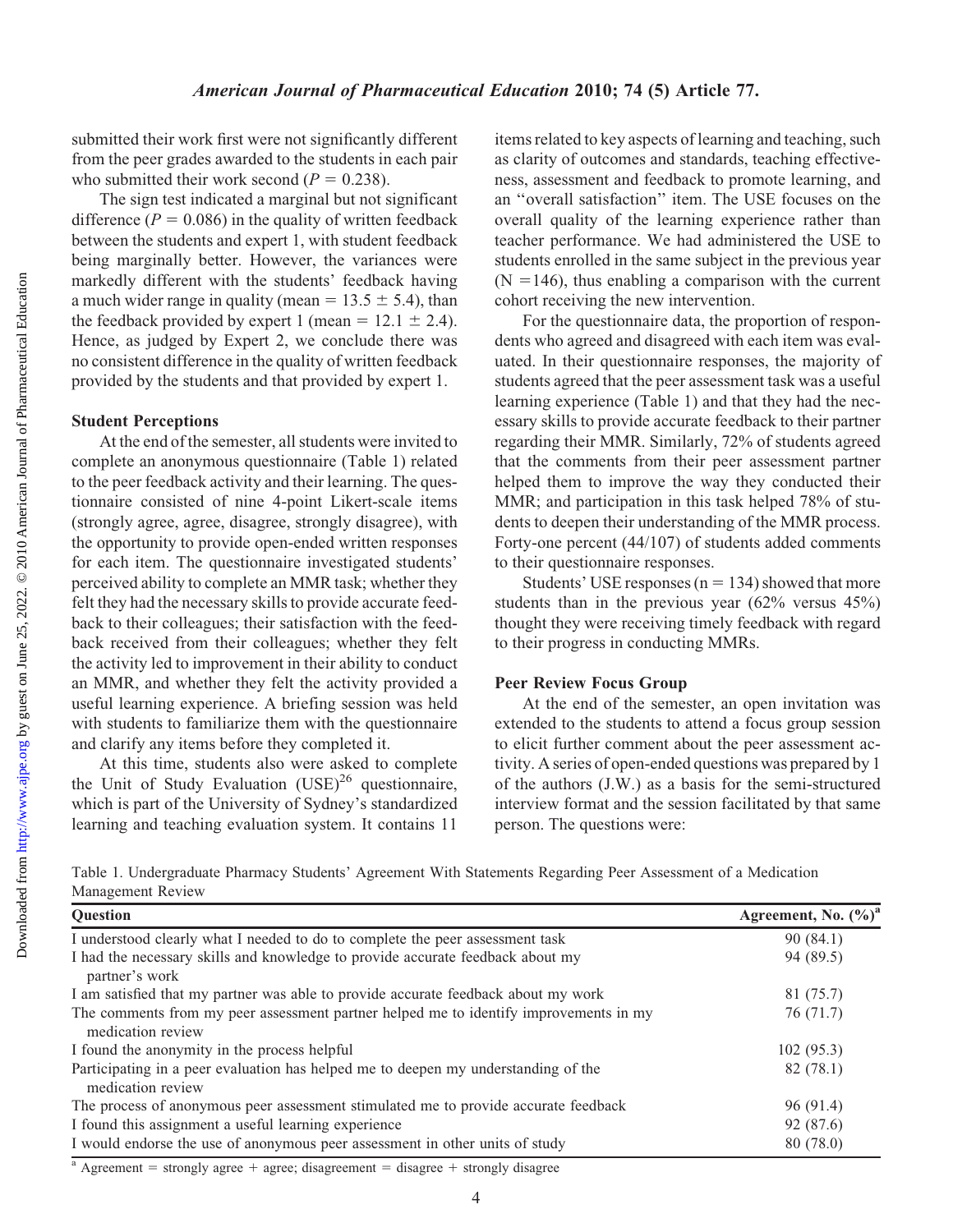#### American Journal of Pharmaceutical Education 2010; 74 (5) Article 77.

- (1) How did you feel about the process being anonymous? What would be your preference in this regard?
- (2) What skills do you think are needed to give peer feedback? How confident are you that both you and your peer-review partner possess them?
- (3) Before you completed your peer review, you received feedback from your tutor about your first Medication Review. To what extent did this help you provide feedback to your partner?
- (4) What other information do you think was needed to help you with this task?
- (5) How do you think this peer review process could be improved?
- (6) Could you tell me what you've learned from this peer review process? How much do you think this can be applied in professional life?
- (7) Any other comments?

Data from the open-ended written comments on the University's standardized Unit of Study Evaluation questionnaire together with a recording of the focus group conversation were summarized thematically. The focus group participants ( $n = 14$ ) stated that prior to carrying out this peer assessment task, they ''never'' showed their work to other students. They valued the exposure to other students' work as it gave them the opportunity to gain different perspectives on the task. However, the consensus among focus group participants was that they put more work into their peer assessment than their partner did. In contrast to this, only one of those present stated that the partner's peer assessment was ''unsatisfactory.'' Some students also expressed concerns about the lack of an objective ''right answer'' or a ''standardized'' grade in the review they received. Students were also concerned that being linked in pairs created the possibility of a student ''getting revenge'' for a poor grade or highly critical feedback. In response to this concern, a comparison of the first and second grades allocated was conducted, but no significant difference was found. As in the questionnaire responses from students, focus group participants gave strong endorsement of maintaining anonymity in the peer assessment. It was mentioned that some students actually revealed their identity in the properties of their uploaded file; however, this was not seen by students as a cause for concern. It also emerged from focus group comments that the use of a grade caused the students to concentrate initially on the score they received rather than on their peer's comments. The group agreed that replacing numerical scores with terms such as ''good,'' ''very good,'' etc, would encourage students to provide more constructive feedback.

## **DISCUSSION**

Our finding that peers gave higher marks to students than an independent expert is consistent with other studies that found less agreement on grades by students and staff members when students were inexperienced in the procedure and had not contributed significantly to the process of identifying the assessment criteria.5-7 The quality of the students' feedback to each other varied markedly, while the quality of the expert's feedback was more consistent. As a result, the potential value and usefulness of peer feedback for each recipient student would have differed. Students also communicated feedback to their peers regarding the level of attainment of the criteria for the task through the marks they awarded.

The numerical questionnaire data, together with the students' written comments, are consistent with the generally favorable view of peer assessment held by students that is evident in other studies.  $6,25,27-29$  In order for peer assessment to work there must be: openness, trust, and clarity among instructors and students; an appropriate scientific framework to make the process a valid exer- $\text{cise}^{25}$ ; and assurance that the process is fair and accurate.<sup>6</sup> The strong agreement among students that they understood what they needed to do to complete the task is an endorsement of the guidelines that were provided both in class and in the assessment schedule. Also reassuring were the students' strong agreement that the task was a useful experience and that anonymous peer assessment should be used in other subjects.

Most of the negative questionnaire comments were confined to items 3 and 4, indicating that some feedback was not constructive, and either too detailed (or ''picky'') or too general to be of use. Although these views were not reflected in the subsequent focus group discussion, previous researchers have noted that poor performers may not accept peer feedback as fair and accurate<sup>10</sup> nd that better students tend to be more critical of their weaker peers and are prone to grade higher and over comment.<sup>25</sup> Nevertheless, these students, with few exceptions, agreed that the peer assessment experience was useful and should be used in other course subjects. While acknowledging that a small proportion of the students did not evaluate the experience favorably, the questionnaire data support plans to expand the use of anonymous peer assessment within our different programs of study at both undergraduate and postgraduate levels. The substantial improvement in response to the USE item concerning timely feedback has also reinforced the value of this peer assessment activity.

The focus group data that (in one student's words) ''I worked harder on the peer assessment than my partner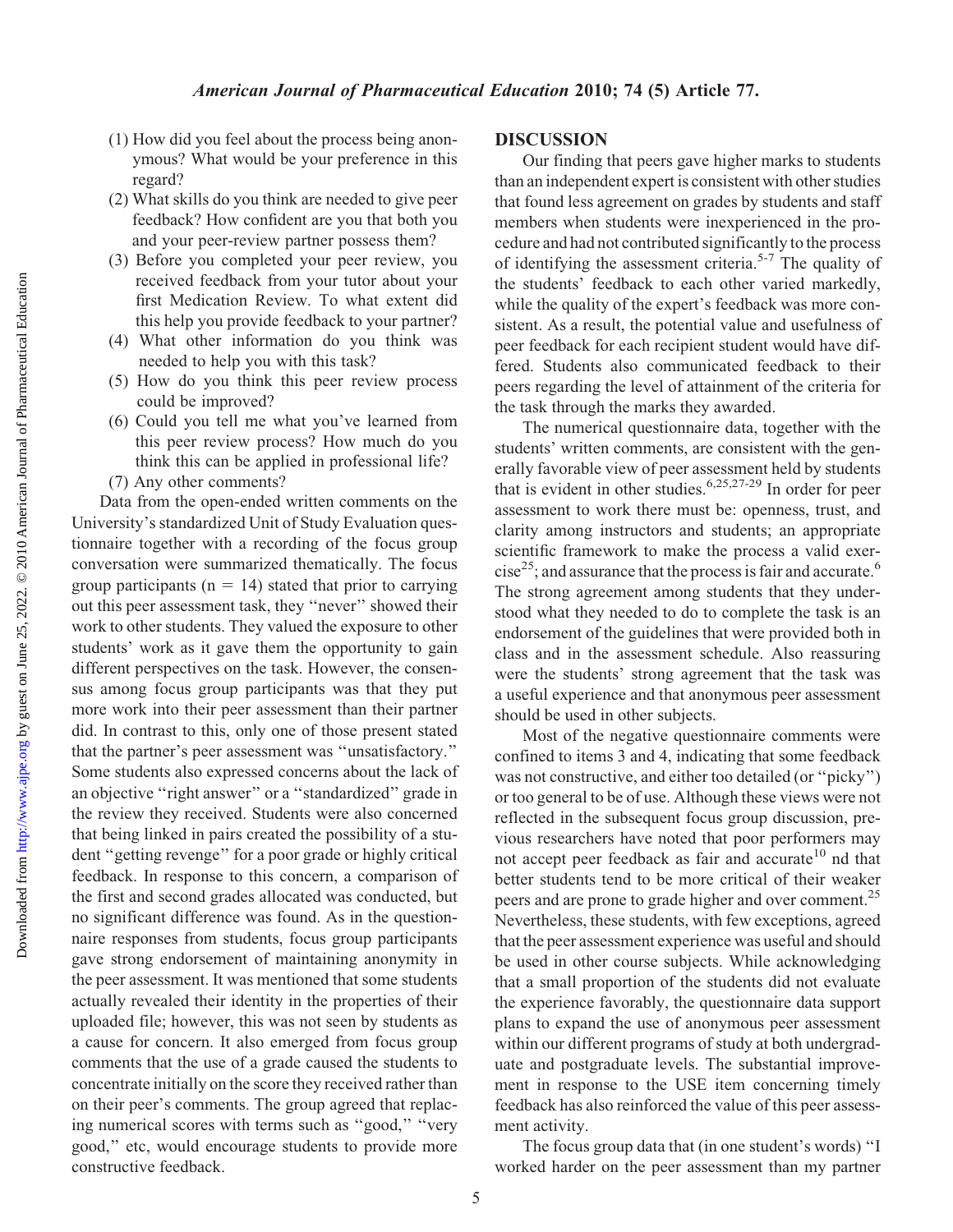Downloaded from

did'' revealed a strong perception within the group that their partners had not put as much effort into the peer assessment process as they had. The authors acknowledge that for practical reasons, the focus group was selfselected and thus may not have been representative of the student cohort. However, when asked if they were dissatisfied with the quality of the feedback they had received, only one of those present answered in the affirmative. A potential weakness in the design of this activity was revealed in the focus group session. Pairing the students to provide feedback to each other, and including a grade in the feedback, fostered an impression that some partners responded to highly critical feedback with a low "revenge" grade in return. Although evidence of this concern was not apparent in the actual grades given, the future use of grades (as opposed to students providing only verbal feedback) is being reconsidered. In addition, steps will be taken to ensure that peer feedback is revealed to all students simultaneously, for example, by requiring students to submit their peer assessments centrally and subsequently releasing all students' peer assessments at the same time. Students also valued the exposure to their peer's work as it gave them the opportunity to get a different perspective on the task. This outcome supports previous findings that peer assessment can allow for the cultivation of a greater understanding of the standards expected, enabling students to place their performance in relation to their peers.<sup>9</sup>

## **CONCLUSION**

This study demonstrated the effectiveness of using anonymous peer feedback in an undergraduate pharmacy course as an additional means of providing constructive feedback on performance. Both the exposure to other students' work and the giving and receiving of peer feedback were perceived as valuable by the students. Students also reported confidence in the reliability of their peers' feedback. Peer assessment can promote the genuine interchange of ideas and demonstrates to students that their experiences are valued and their judgements respected. A future controlled study using more objective measures of student learning could determine whether students gained a deeper understanding of the medication review process through peer assessment of MMRs.

## ACKNOWLEDGMENTS

The authors would like to acknowledge the research assistance provided by Lindsay Walker, Gabrielle Smith, and Carlene Smith.

### **REFERENCES**

1. Boud D. Enhancing learning through self assessment. London: Kogan Page; 1995.

2. Fry H, Ketteridge S, Marshall S. A handbook for teaching and learning in higher education: enhancing academic practice. London: Kogan Page; 1999.

3. James R, McInnis C, Devlin M, University of Melbourne. Australian Universities Teaching Committee. Assessing learning in Australian universities: ideas, strategies and resources for quality in student assessment. Melbourne, Canberra: Centre for the Study of Higher Education; 2002. http://www.cshe.unimelb.edu.au/

assessinglearning/docs/AssessingLearning.pdf. Accessed May 24, 2010. 4. Boud D, Cohen R, Sampson J. Peer learning and assessment. Asses Eval Higher Educ. 1999;24(4):413-426.

5. Falchikov N. Peer feedback marking: developing peer assessment. Innovat Educ Teach Int. 1995;32(2):175-187.

6. Dochy F, Segers M, Sluijsmans D. The use of self-, peer and coassessment in higher education: a review. Stud Higher Educ. 1999;24(3):331-350.

7. Topping KJ, Smith EF, Swanson I, Elliot A. Formative peer assessment of academic writing between postgraduate students. Asses Eval Higher Educ. 2000;25(2):149-166.

8. Brown S, Dove P. Self and peer assessment. Standing Conference on Educational Development, Birmingham, UK; 1991.

9. Zlatic TD. Abilities-based assessment within pharmacy education: preparing students for practice of pharmaceutical care. J Pharm Teach. 2000;7(3):5-27.

10. Topping K. Peer assessment between students in colleges and universities. Rev Educ Res. 1998;68(3):249-276.

11. Fry H, Ketteridge S, Marshall S, eds. A Handbook for Teaching and Learning in Higher Education: Enhancing Academic Practice. 2nd ed. London; Sterling, VA: Kogan Page; 2003.

12. van den Berg I, Admiraal W, Pilot A. Peer assessment in university teaching: evaluating seven course designs. Asses Eval Higher Educ. 2006;31(1):19-36.

13. Van Lehn KA, Chi MTH, Baggett W, Murray RC. Progress report: towards a theory of learning during tutoring. Pittsburgh, PA: Learning Research and Development Center, University of Pittsburgh; 1995.

14. Sluijsmans D, Dochy F, Moerkerke G. Creating a learning environment by using self-, peer- and co-assessment. Learning Environments Res. 1998;1(3):293-319.

15. Cho K, Schunn CD, Wilson RW. Validity and reliability of scaffolded peer assessment of writing from instructor and student perspectives. J Educ Psychol. 2006;98(4):891-901.

16. Medication Management Reviews. Australian Government. Department of Health and Aging; 2008. http://www.quitnow.info.au/ internet/main/publishing.nsf/Content/medication\_management\_ reviews.htm Accessed May 24, 2010.

17. Malcolmson C, Shaw J. The use of self- and peer-contribution assessments within a final year pharmaceutics assignment. Pharm Educ. 2005;5(3):169-174.

18. Austin Z, Gregory PAM. Evaluating the accuracy of pharmacy students' self-assessment skills. Am J Pharm Educ. 2007;71(5):Article 89.

19. Banga AK. Assessment of group projects beyond cooperative group effort. J Pharm Teach. 2005;11(2):115-123.

20. Steensels C, Leemans L, Buelens H, Laga E, Lecoutere A, Laekeman G, et al. Peer assessment: a valuable tool to differentiate between student contributions to group work? Pharm Educ. 2006;6(2):111-118.

21. Marriott JL. Use and evaluation of ''virtual'' patients for assessment of clinical pharmacy undergraduates. Pharm Educ. 2007;7(4):341-349.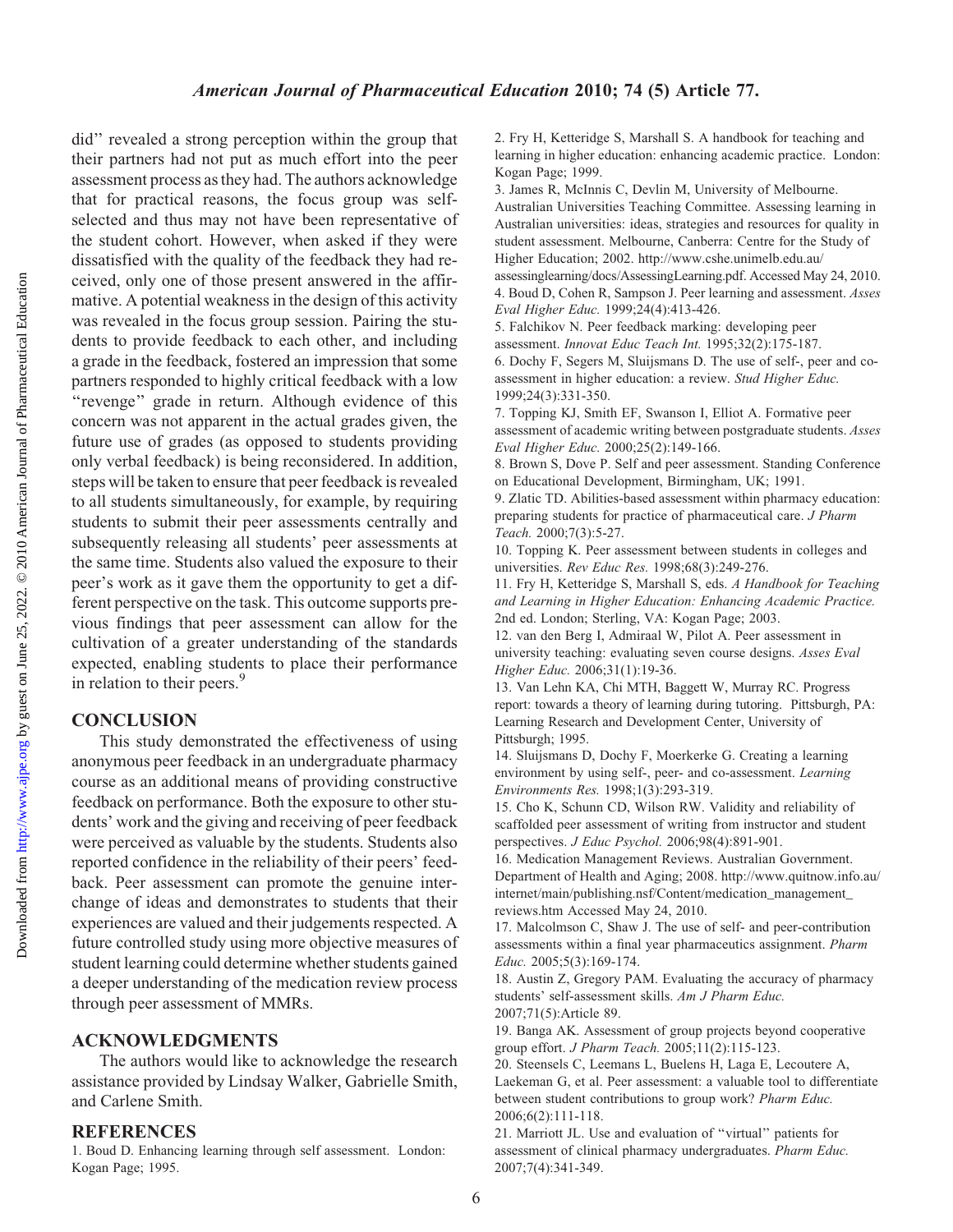22. Shah R. Improving undergraduate communication and clinical skills: personal reflections of a real world experience. Pharm Educ. 2004;4(1):1-6.

23. Falchikov N, Goldfinch J. Student peer assessment in higher education: a meta-analysis comparing peer and teacher marks. Rev Educ Res. 2000;70(3):287-322.

24. Miller PJ. The effect of scoring criteria specificity on peer and self-assessment. Asses Eval Higher Educ. 2003;28(4):383-394.

25. Davies P. Peer assessment: judging the quality of students' work by comments rather than marks. Innovat Educ Teach Int. 2006;43(1):69-82.

26. About the Unit of Study Evaluation System. Institute for Teaching and Learning, The University of Sydney. Available from: http://www.itl.usyd.edu.au/use/ Accessed May 24, 2010. 27. Orsmond P, Merry S, Reiling K. The importance of marking criteria in the use of peer assessment. Asses Eval Higher Educ. 1996;21(3):239-250.

28. Cheng W, Warren M. Having second thoughts: student perceptions before and after a peer assessment exercise. Stud Higher Educ. 1997;22(2):233-240.

29. Hanrahan SJ, Isaacs G. Assessing self- and peer-assessment: the students' views. Higher Educ Res Dev. 2001;20(1):53-70.